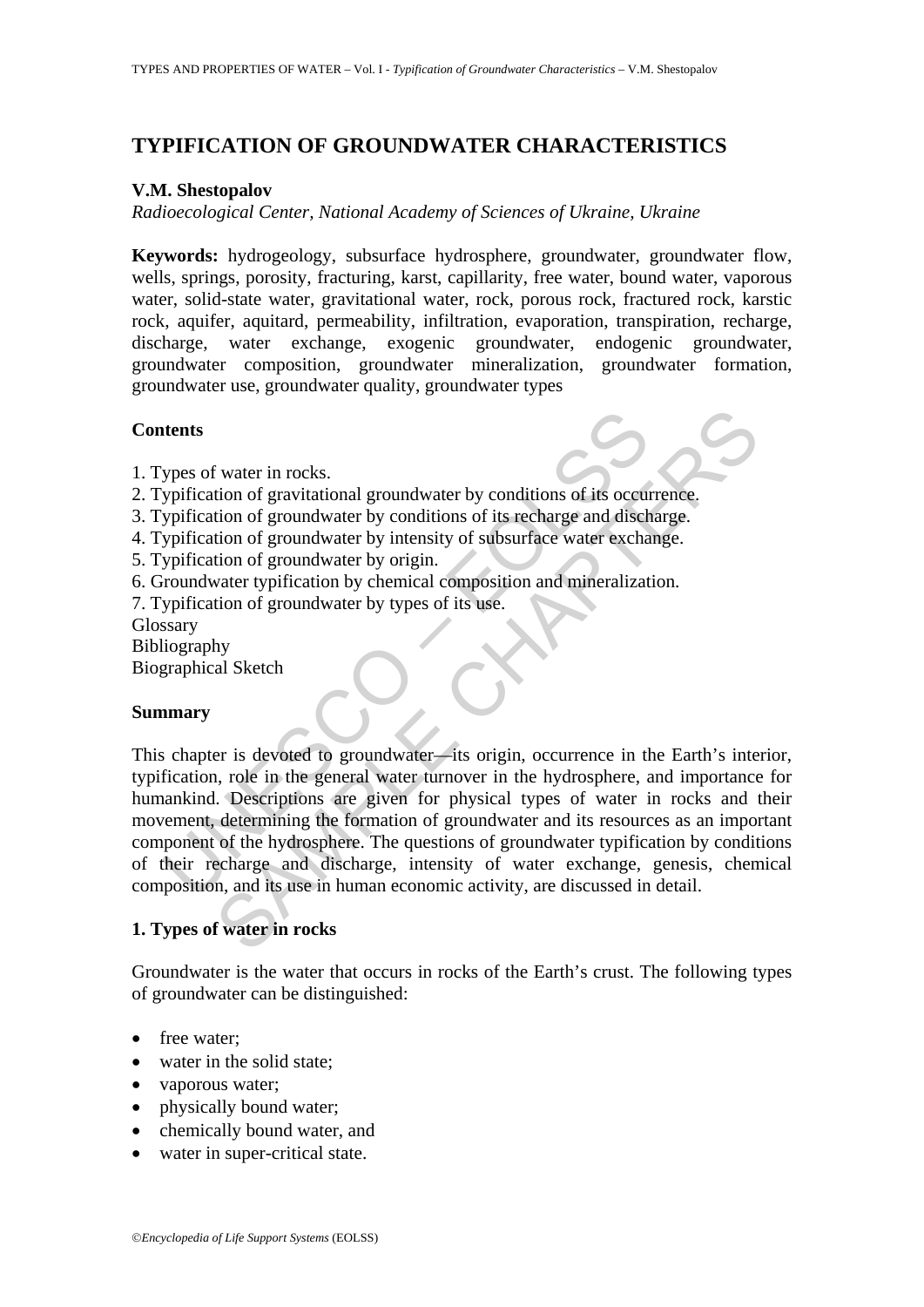**Free water.** The groundwater commonly known by people occurs as springs in rocks. It flows out of artesian wells, or is brought to the surface from pumped wells, shallow wells (draw-wells), or mines. This water is free, or gravitational. In natural conditions it moves in rock cavities under the influence of gravitation forces, along a hydraulic gradient arising within interconnected bodies of water.

Owing to its ability to move under these forces, we can see its outflows from the subsurface, and can use it for our purposes. For this reason people have a strong practical interest in this type of water.

The capillary water filling the end spaces in pores of unsaturated rocks should also be treated as free groundwater. With increasing moisture content, capillary pores became more saturated with this water. Capillary water is held and moved by capillary (meniscus) forces arising at the boundary between water and air contained in rocks. Depending on the dimensions of empty spaces in rock and the moisture content, capillary water may appear at the upper boundary of gravitational water, or it may form lenses in the upper (unsaturated) ground, reducing the empty spaces.

Another type of free water is that in isolated spaces within minerals, i.e. vacuoles. Vacuole water is not connected with gravitational water, and can be released only by mechanical destruction of the mineral.

Solution with the water. Captury water is the boundary between water and air consinuous forces arising at the boundary between water and air condity evaluation of the dilary water may appear at the upper boundary of gravit The music was well. Capitary water is neat and movel by capital<br>forces arising at the boundary between water and air contained in ro<br>on the dimensions of empty spaces in rock and the moisture con<br>ater may appear at the upp **Solid-state water** is represented firstly by ice, which occurs in areas of permafrost ground, as well as in seasonally frozen ground. It occurs in ground and rocks as separate ice crystals, lenses, streaks, mounds, or hydrolaccolites of different dimensions. Specific ice masses are gaseous hydrates—mixture of water molecules and natural gases, usually hydrocarbons. Externally they resemble dense packed snow. Commercial deposits of gaseous hydrates have been discovered in permafrost beds. In high pressure conditions gaseous hydrates may occur at positive temperatures. Large occurrences of hydrates have been discovered in marine bottom sediments.

**Vaporous water** fills vacant spaces within rock, which are not filled with liquid or solid phase water. Usually it occurs within the upper subsurface part of a rock massif, forming an aeration zone with free-moving gases, vapor, and separate vacuole water bodies. Movement of vapor in this zone proceeds from more humid to less humid, and from places with higher temperature to ones with lower temperature. As a result, the vaporous water in aeration zone interacts with atmospheric water vapor, liquid and solid water phases at the Earth's surface and within the rock massif. In regions of active volcanism hot vapor, in a state of vapor-liquid mixture at high pressure, fills all the empty spaces in rock masses.

**Physically bound water** is water in a state of interaction with the surface of rock particles. It occurs as firmly bound or hygroscopic, weakly bound, or pellicular water, and osmotic water (see Figure 1). In their physical properties these waters are quite different from free water. They have higher density  $(1.2 \text{ to } 2.4 \text{ g/cm}^3)$  instead of 1  $g/cm<sup>3</sup>$ ), their freezing temperature is below 0 °C, varying for some clay minerals from -20 to -100 °C. These waters have low mobility, because water at the surface of mineral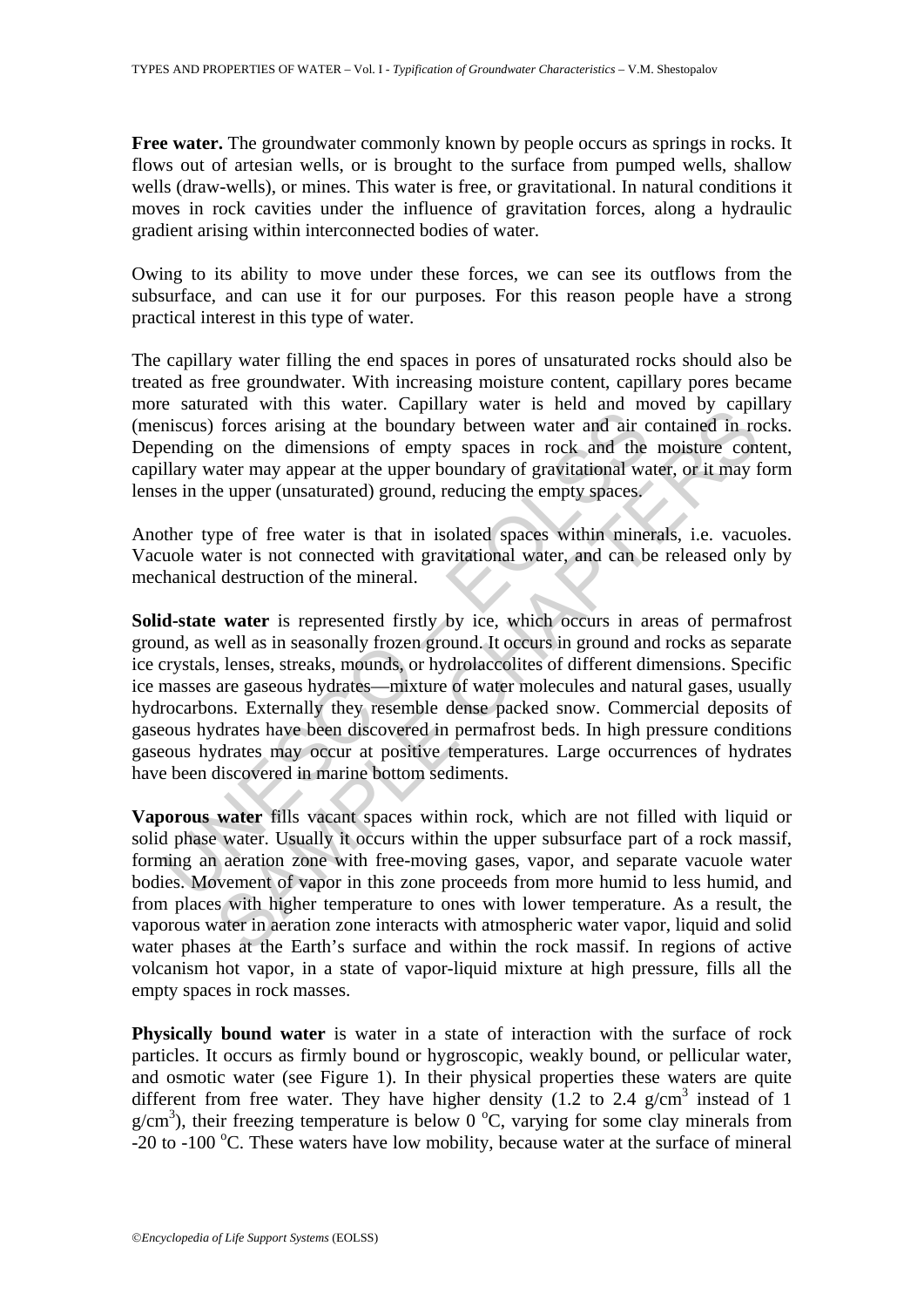particles is held by electrostatic forces which are many times stronger than gravitational.



Figure 1. Schematic view of water types occurring in rocks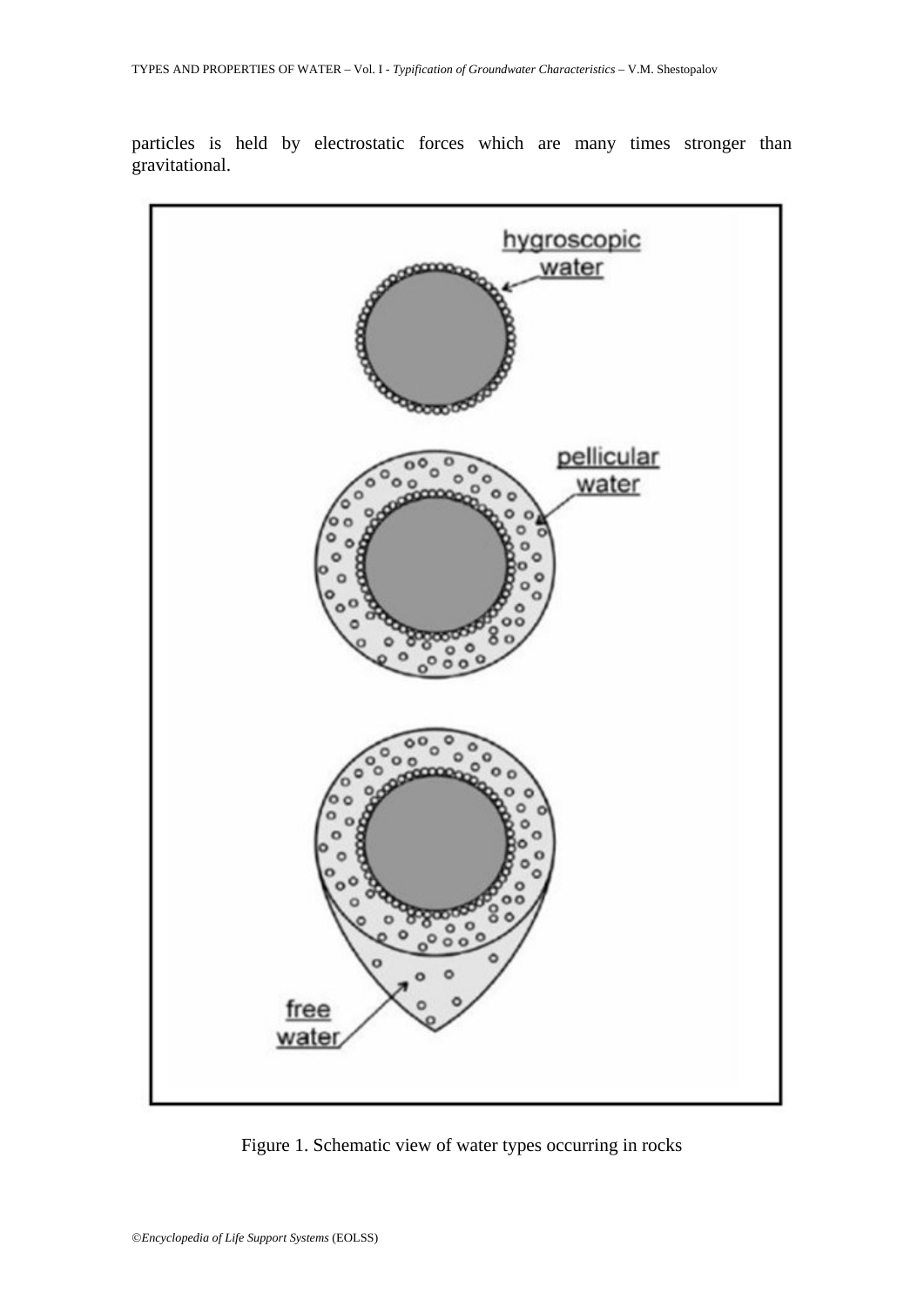The layer of hygroscopic water, depending on its thickness and surface configuration of the mineral particle, may be brought to a mobile state by heating to  $90-300$  °C. The quantity of this water in rocks depends on dimensions of the rock particles and the pores between them, mineralogical composition, etc. As a result, 15 to 30% (or occasionally more) of water in clayey rocks may be hygroscopic. In sands its quantity is considerably lower, less than 5%. Above the hygroscopic water, there is a layer of pellicular water with freezing temperature about  $-1.5$  °C. The pellicular is held by molecular forces.

Osmotic water is formed under the influence of osmotic forces around colloidal particles, where concentration of chemical substances in ionic form appears to be higher than in free water.

Under high pressures (up to 5000 kg/cm<sup>2</sup>) weakly and firmly bound water of clay minerals transforms to the free state.

**Chemically bound water** is a part of the composition of minerals. In crystal lattices of minerals, water is present as molecular  $H_2O$  (so-called crystallization water), and as ions OH,  $H^+$ ,  $H_3O^+$ . These ions transform into water only after extraction from the minerals. With rise of temperature, crystallization water in such minerals as soda, gypsum, or mirabilite, transforms into free water under natural or artificial (in laboratory) conditions. This can also happen without heating but at changing saturation vapor pressure (in zeolite).

Et may pressure to the free state.<br>
Including bound water is a part of the composition of minerals. In<br>
erals transforms to the free state.<br>
OHT, H<sup>+</sup>, H<sub>3</sub>O<sup>+</sup>. These ions transform into water only after erals.<br>
SWINE ris ressues (up to soow regarn) weakly and minity bound water or<br> **photon water** is a part of the composition of minerals. In crystal lattice<br> **avalidation**: **S** and the composition of minerals. In crystal lattice<br> **H**<sup>+</sup>, H<sub></sub> **Water in super-critical state** occurs in magmatic chambers of the Earth's interior where temperature exceeds  $374^{\circ}$ C, and pressure exceeds 218 atm. (for clean water). As water at such depths usually contains high quantities of dissolved substances, the temperature and pressure necessary for a super-critical state are normally even higher. In this state water has properties characteristic of both liquid and solid phases. Its density is close to one, and molecules have velocities close to those of gases. Because of its low viscosity, this water is highly mobile. It easily dissolves and transports different chemical components. For this reason the role of such water is very important in formation of mineral deposits within the Earth's crust.

# **2. Typification of gravitational groundwater by conditions of its occurrence.**

Free gravitational groundwater is undoubtedly the most well-known and practically valuable for people. It occurs in porous or fractured rocks and moves within them when there is a pressure difference. According to their ability to transfer water, rocks are classified as either water-bearing (or well-permeable), low-permeable, and practically impermeable (water-resistant).

Water-bearing rocks may be porous, fractured, fractured-porous, or karstic (see Figure 2). Porous rocks usually consist of grains of different minerals, represented by sands, loamy sands, gravels, pebble, etc.

Fractures of different size and direction are characteristic for fractured rocks, such as granites, basalt, etc. Fractured-porous rocks are characterized by presence of both the above-mentioned interstice systems—weakly-cemented sandstone being their most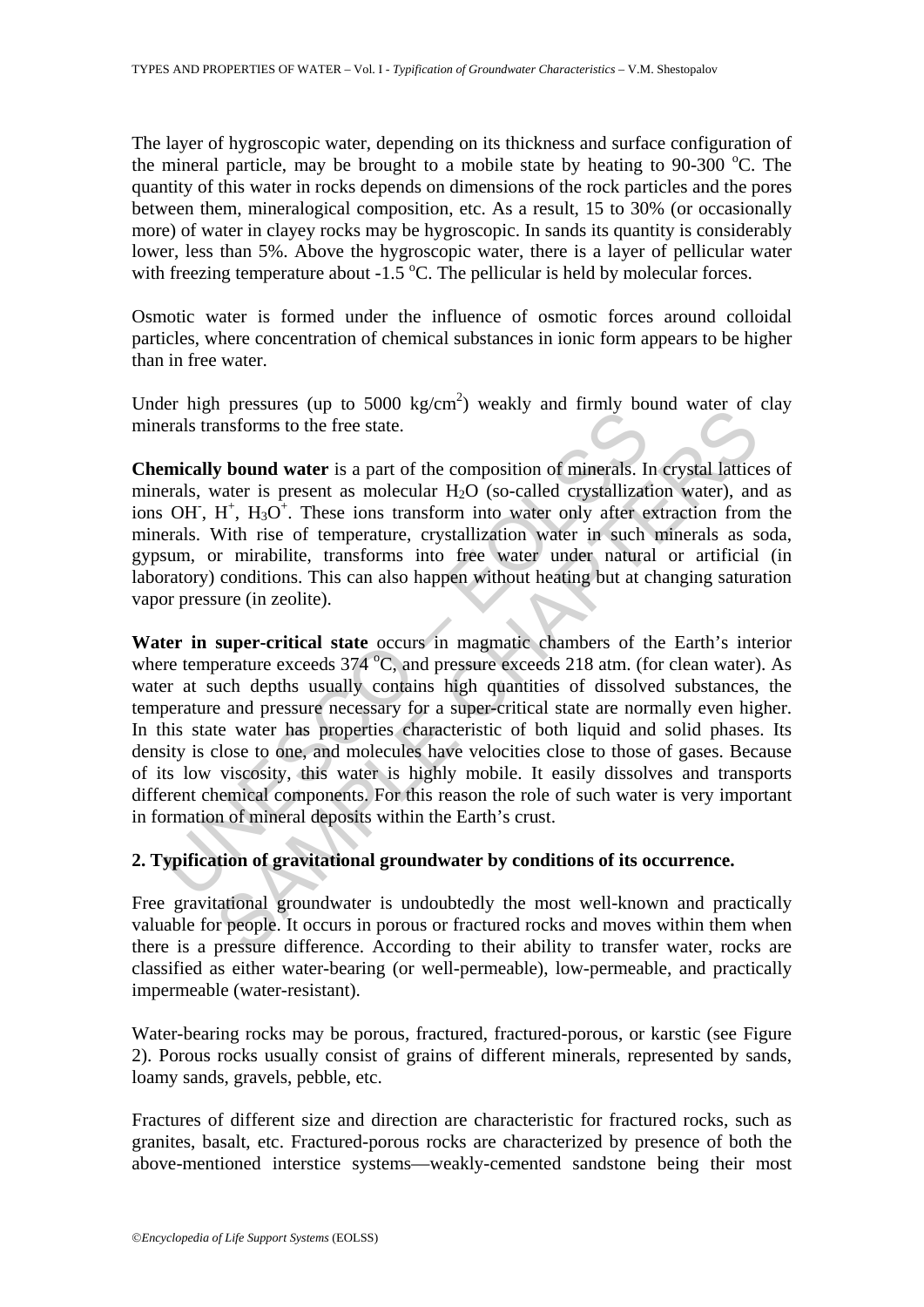prominent representative. The main characteristic of karstic rocks are open cavities of large dimensions (meters and tens of meters). Karstic zones occur in gypsum, limestone, and salts.



Figure 2. Types of water-bearing deposits

The dimensions of empty spaces (interstices) and their interconnection are important for free movement of water in rocks. The state of rock's interstice is characterized by the term *porosity*. It is measured by the ratio of total volume of pores to the total volume of rock. Pores in rock may have different degrees of interconnection. For example, clays with 60% porosity are low-permeable, but sands with porosity 7 to 10% may be treated as a good water-bearing rock, owing to the high degree of interconnection of their pores, with interstice openness sufficient for water movement.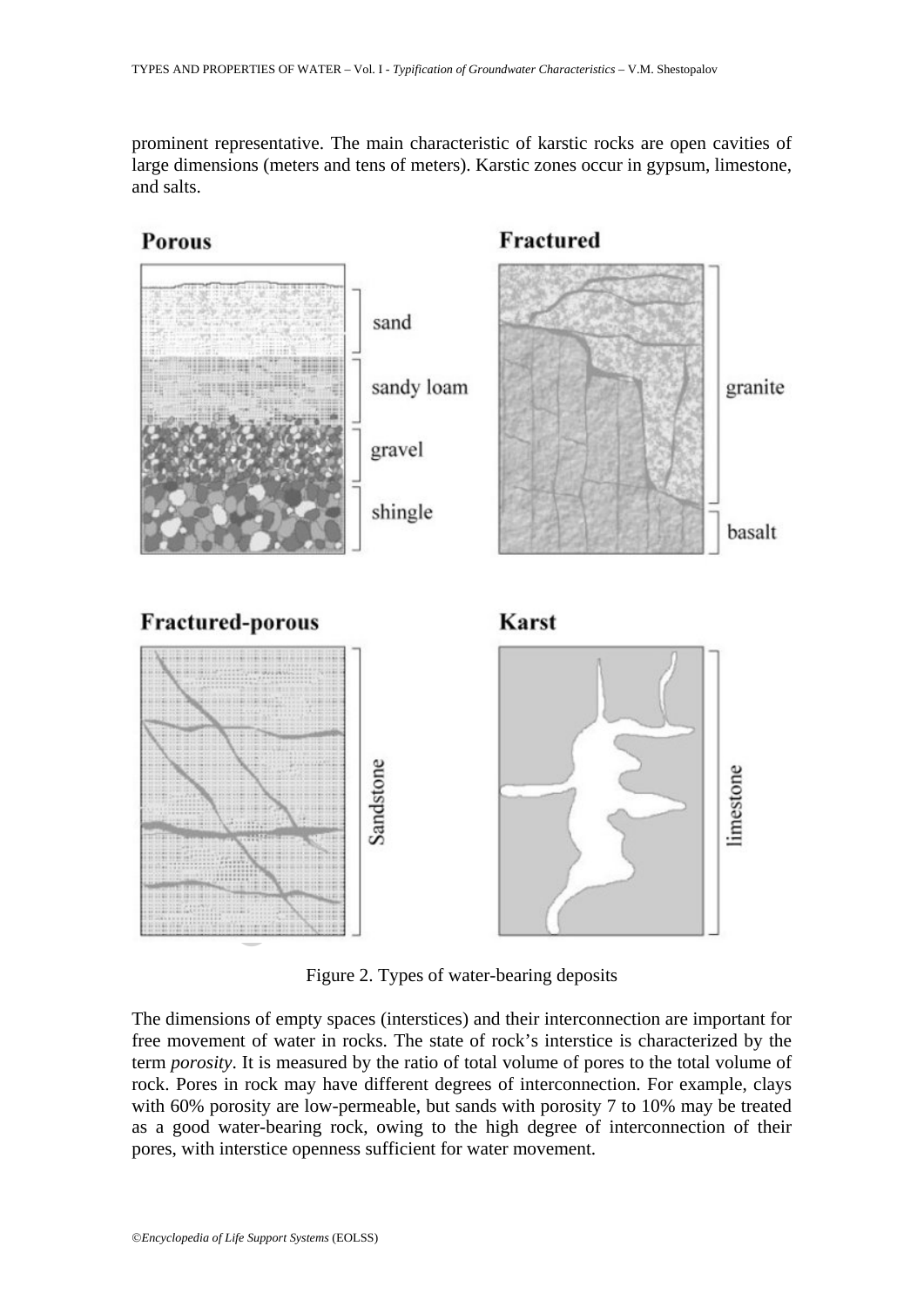Water-bearing and low-permeable rocks usually occur in the Earth's interior as alternating layers of deposits, or zones with different thickness and spread. Because of such occurrence, it is possible to typify the geological bed of rocks by distinguishing water-bearing horizons (aquifers) and low-permeable layers (aquitards).

Characteristics of aquifers are prevailing horizontal water movement along the bed, higher permeability of deposits than in aquitards, and the water-enriched state of deposits providing the inflow to pumping wells. Aquitards are characterized by relatively low permeability along with prevailing vertical water movement. This latter determines the interconnection of aquifers divided by an aquitard. The rate of inflow to pumping wells draining an aquitard is either very low or zero.

the user of the matter in states that is under the durated by the free (unconfined) surface of its water—the r table. Deeper (confined) aquifers, which follow the uncession with increasing depth, lie under intervening low planet non the claim is stance thes at some acplu undepticant and  $\alpha$ . Deeper (confined) autifers, which follow the unconfined aquifers, which follow the unconfined aquifers, which follow the unconfined aquifacts. 1<br>e. De The first aquifer from the Earth's surface lies at some depth under the unsaturated zone. It is characterized by the free (unconfined) surface of its water—this is known as the water table. Deeper (confined) aquifers, which follow the unconfined aquifer in succession with increasing depth, lie under intervening low-permeable aquitards. They are usually characterized by a groundwater head revealed by the position of the groundwater level in a well drilled into the aquifer. In confined aquifers, the level of groundwater in wells occurs at depth above the aquifer *roof*, the upper boundary of the aquifer. The difference between these depths shows the groundwater head at the site of the well location.

Several layers of water-bearing rocks with different permeability can be unified into one combined aquifer.

Large areas of alternating aquifers, combined aquifers and aquitards, constitute specific water-bearing systems called artesian basins. So-called hydrogeological massifs can be identified within areas of crystalline massifs (shields).

## **3. Typification of groundwater by conditions of its recharge and discharge.**

The recharge of gravitational groundwater is normally accomplished at the expense of atmospheric precipitation. In particular it occurs through snow melt, condensation of vapors (in mountains, zones of arid climate), infiltration from different water reservoirs and water courses, release of chemically and physically bound waters under specific conditions, and inflow of endogenic solutions from the super-critical and mantle zones of the Earth's interior.

The infiltration recharge can vary from almost zero to several thousand  $m^3/day$  per  $km^2$ of area. The lowest values are characteristic for recharge through geological processes and release of bound waters  $(10^{-6} \text{ to } 10^{-3} \text{ m}^3/\text{day per km}^2)$ .

Discharge of this groundwater takes place at springs, geysers in volcanic regions, and swampy depressions in relief; it proceeds into river courses, creeks, through the bottoms of lakes, reservoirs, and into the oceans. Groundwater may also be lost through evapotranspiration of plants. In karstic regions the groundwater often directly discharges as rivers flowing out of the Earth's interior. In special conditions gravitational groundwater can be transformed into physically or chemically bound water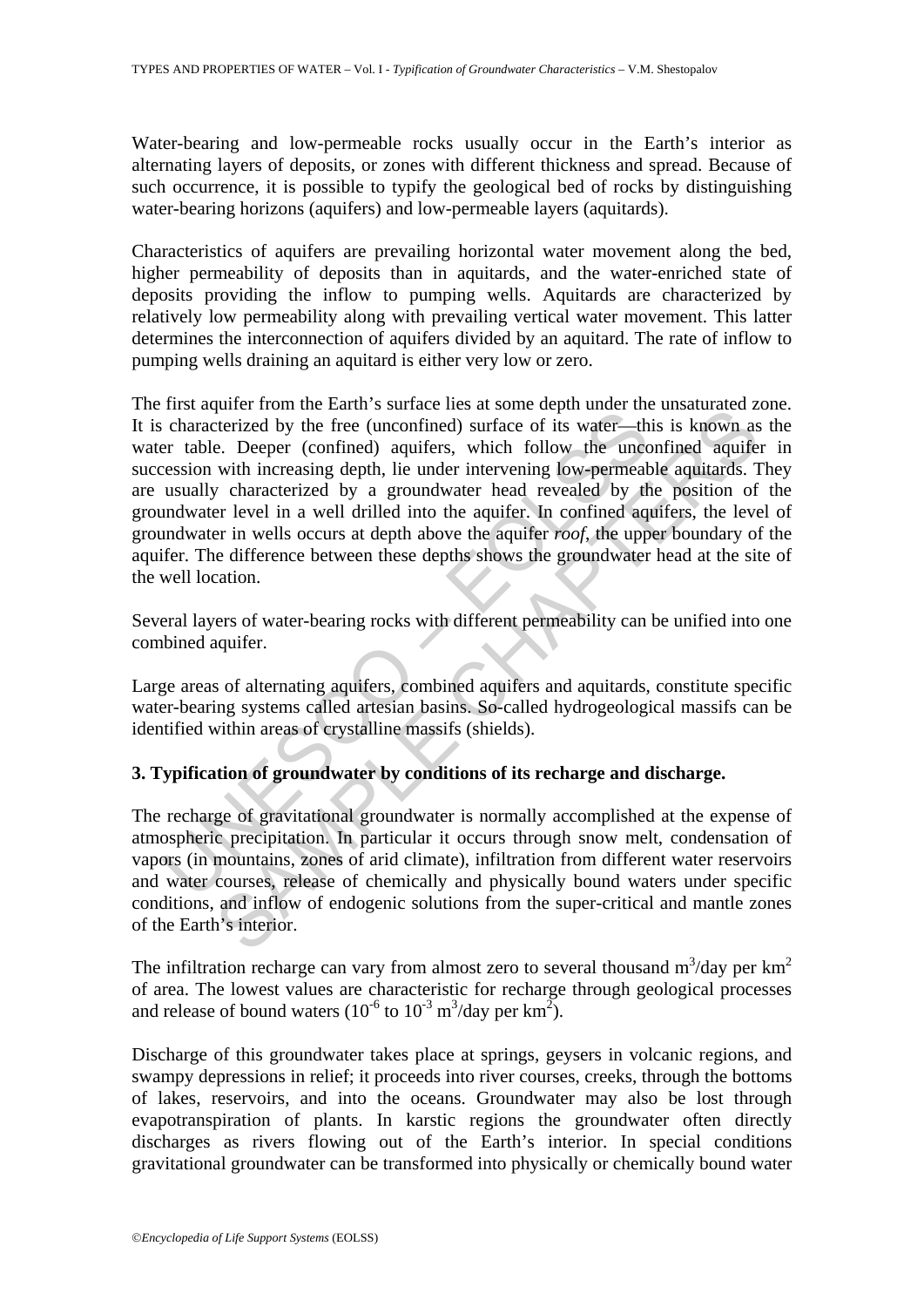and become subject to radiolysis, i.e. destruction of water molecules under the influence of radiation from radioactive isotopes (uranium, radium, thorium, etc.).



Figure 3: Scheme of water exchange in the system of multi-stored aquifers with lowpermeable layers (aquitards): 1- Soil-vegetable layer; 2 - water-bearing deposits; 3 low-permeable deposits; 4 - aquifuge (impermeable base); 5 - direction of vertical water exchange; 6 - direction of lateral flow in the aquifer; 7 - groundwater heads in different aquifers; 8 – aeration zone

The highest discharge rates are associated with evaporation, transpiration, and discharge into surface water systems. They vary from  $10^{-2}$  to thousands m<sup>3</sup>/day per km<sup>2</sup> (of the aquifer area).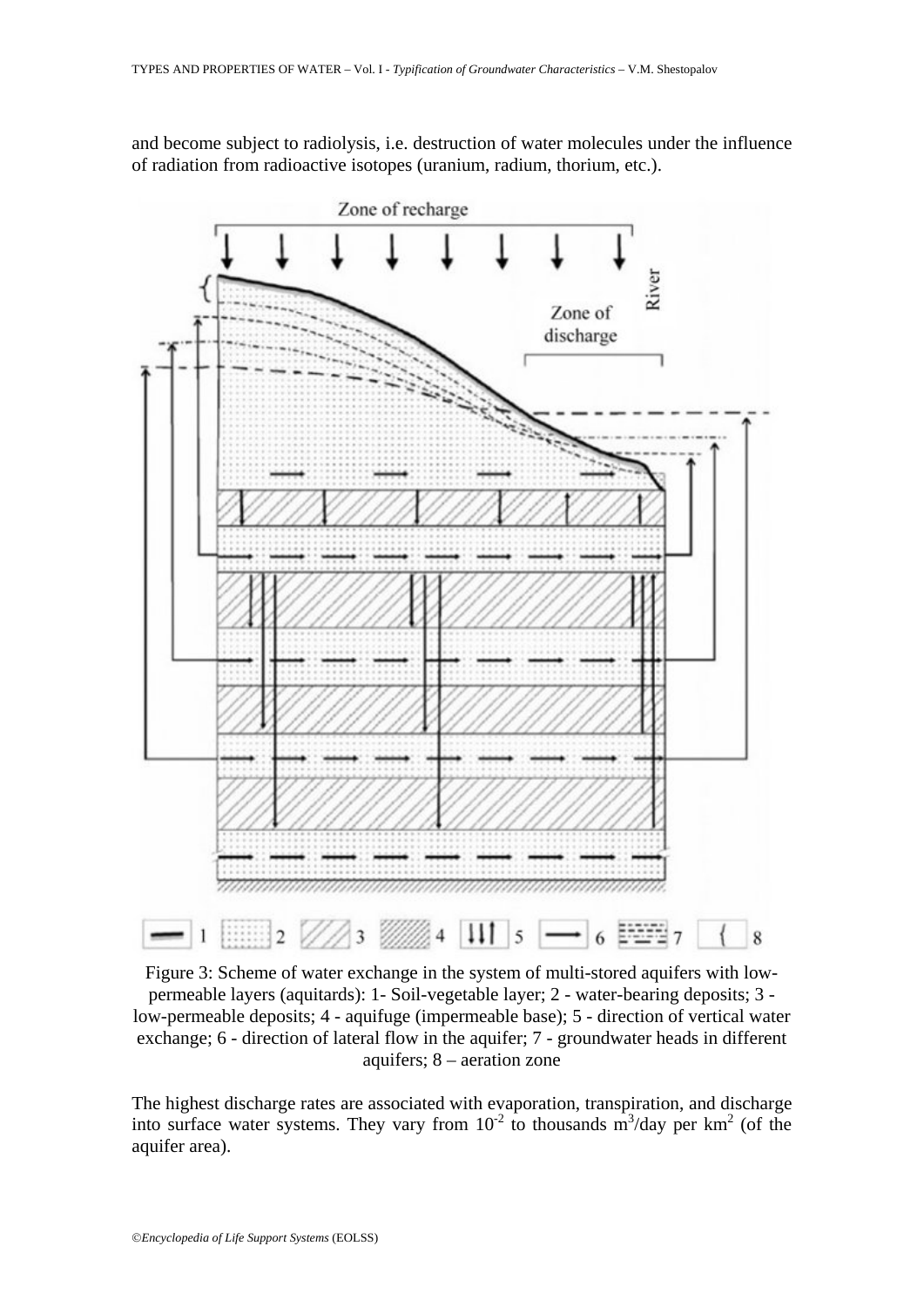The groundwater head in a well encountering a confined aquifer is affected by the recharge conditions of the aquifer. In many cases recharge proceeds in places where the aquifer outcrops at the Earth's surface, beneath an aquitard. In such places the replenishment of an aquifer's groundwater proceeds by water passing through the aeration zone. This water can come from rainfall, snow melt, condensation from air, or by filtration from rivers, lakes, or reservoirs.

For the one of equestion, and the goodinary and experimental into the secure of the can, therefore, receive its recharge from the top as well as from r feeding aquiters, and the recharging groundwater flow come-<br>permeable Inc. on in quassion, and ine groundwater invoves in the same direction.<br>In, therefore, receive its recharge from the top as well as from the bottom, therefore, receive its recharge from the top as well as from the bottom, In many cases, however, recharge of a confined groundwater aquifer takes place when it does not outcrop to the Earth's surface, but lies under other aquifers and low-permeable aquitards (see Figure 3). Within areas of aquifer recharge, the groundwater head measured in a well as absolute elevation of water level, should be less than in an adjacent (feeding) aquifer. In this case the head gradient is directed from the adjacent aquifer to the one in question, and the groundwater moves in the same direction. The aquifer can, therefore, receive its recharge from the top as well as from the bottom, from other feeding aquifers, and the recharging groundwater flow comes through adjacent low-permeable aquitards. Low-permeable aquitards play a double role: on one hand, they separate aquifers from each other, and on the other, owing to the large areas of contact and relatively low thickness (usually meters, or tens of meters), they serve as interconnection bodies between adjacent aquifers. The same interconnection through low-permeable aquitards provides for the discharge of groundwater from one aquifer to another, and further into the external discharge zone, i.e. into a river, lake, or ocean.

The ratio between areas of groundwater recharge and discharge determines the direction of groundwater movement in aquifers and their systems. The principal groundwater flow in an aquifer is directed from the recharge area to the discharge area of the aquifer. In humid regions the principal areas of groundwater recharge, where the maximum groundwater heads of stored aquifer system are created, are associated with watersheds - uplands, plateaus, and mountain massifs. Groundwater discharge zones are associated with river valleys, hollows, sea and lake basins, and other topographic depressions.

In arid regions lakes and rivers may be important sources of groundwater recharge. In karstic areas these regularities may not take place, if, for example, karstic cave system in mountains can connect two river courses, taking water from one river and discharging it into another river at lower height.

In low-permeable deposits groundwater movement proceeds mainly vertically, from one aquifer into another. In aquifers the principal groundwater flow is lateral, i.e. remaining within the aquifer bed.

- -
- -
- -

TO ACCESS ALL THE **24 PAGES** OF THIS CHAPTER, Visit: [http://www.eolss.net/Eolss-sampleAllChapter.aspx](https://www.eolss.net/ebooklib/sc_cart.aspx?File=E2-03-01-04)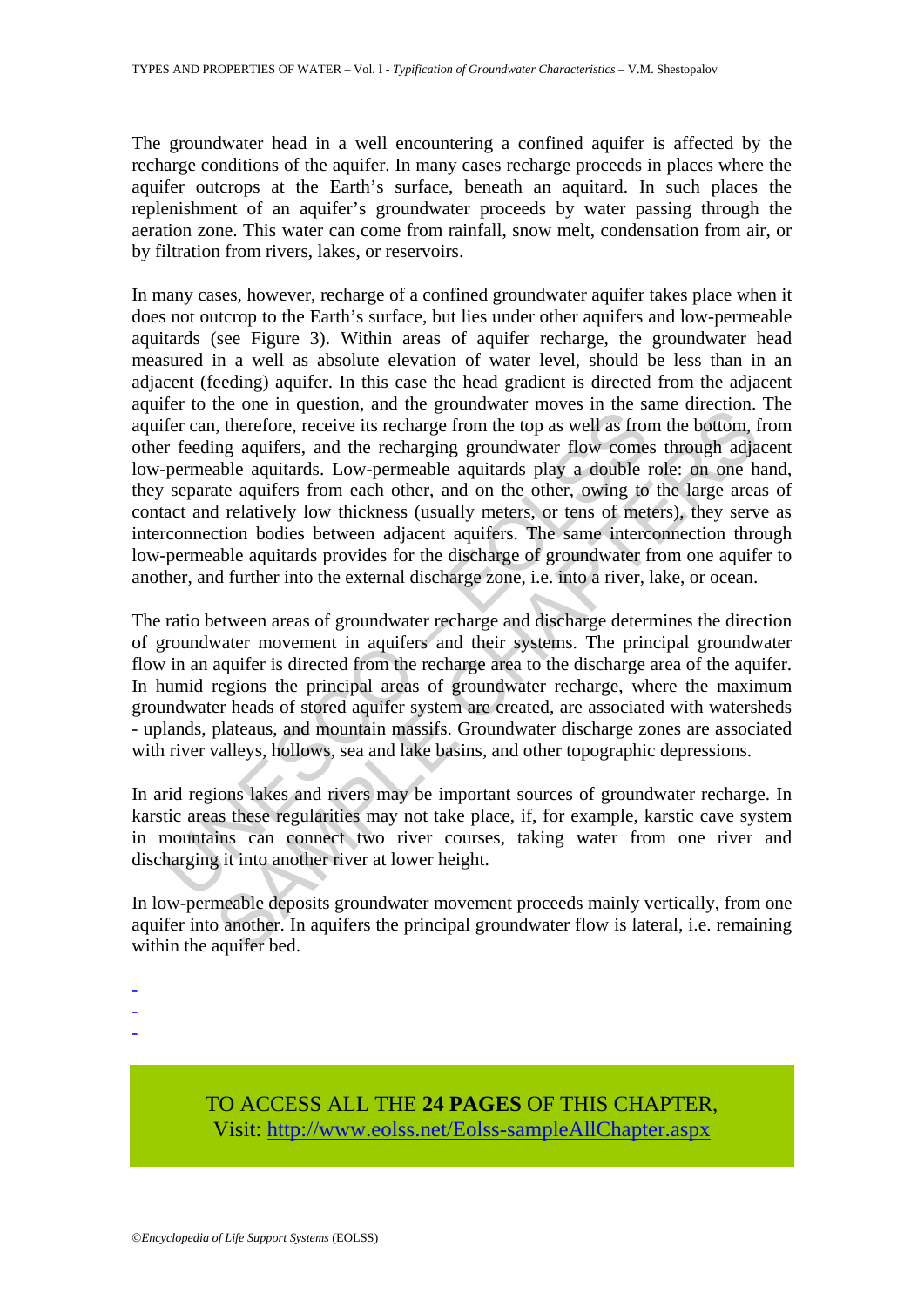#### **Bibliography**

General Hydrogeology. Edited by E.V.Pinnecker. Pub. "Nauka", Novisibirsk, 1982. - 230p.(in Russian) [Summarized work covering problems of hydrogeology, composition of subsurface hydrosphere, origin of interior Earth water , circulation and variety of groundwater].

Mironenko V.A., Rumynin V.G. Problems of Hydrogeology. Monograph in 3 volumes. Pub. "Moscow mining university", Moscow, 1998-1999.- 1817p. (in Russian) [Fundamental work concerning current concepts of water and substance migration in rocks, principles and methods of groundwater contamination forecast, procedure of test migration observations, methodical problems of groundwater protection].

Stanley N.Davis, Roger J.M. De Wiest. Hydrogeology, Pub. "John Wiley & Sons, Inc.", New-York-London-Sydney, 1966. -250p. (in English) [Summarized work describing physical and chemical properties of groundwater, its composition, radioactive isotopes in groundwater, peculiarities of groundwater occurrence in different types of rocks, various techniques of groundwater studies].

Vernadskiy V.I. History of minerals in the Earth's crust. History of natural water. Part 1. Issue 1. Pub. "Goshimizdat", Leningrad., 1933. - 403p; Issue 2. Pub. "ONTI", Leningrad, 1934. - 202p; Issue 3. Pub. "Himteoret", Leningrad, 1936, pp.403-562. (in Russian) [Fundamental work devoted to formation of surface and ground water, as well as its composition, interaction with rocks and biosphere].

Internet of Central method (Spiral method (Spiral method) and the matrix is roust. History of ministal with thimizdat", Leningrad, 1933. - 403p; Issue 2. Pub. "ONTI", Leningrad, 1934<br>theoret", Leningrad, 1933. - 403p; Issu occurrence in univertals in the Earth's crust. History of natural water. Part 1, Issue 1,<br>
V. History of minerals in the Earth's crust. History of natural water. Part 1, Issue 3, Leningrad, 1933. - 403p; Issue 2. Pub. "ONT Water exchange in hydrogeological structures of Ukraine. Edited by V.M.Shestopalov. Monograph in 4 volumes. Volume 1. Methods for Water Exchange Research, Pub. "Naukova Dumka", Kiev, 1988. – 266 p. (in Russian). Volume 2. Water exchange in natural conditions. Pub. "Naukova Dumka", Kiev, 1989. - 288p. (in Russian). Volume 3. Water exchange in disturbed conditions. Pub. "Naukova Dumka", Kiev, 1991. - 526 p. (in Russian). Volume 4.Water exchange in hydrogeological structures and Chernobyl catastrophe. Pub. "Institute of Geological Sciences, Radioenvironmental Centre", Kiev, 2002.-622p. (in Russian). [Fundamental work devoted to investigation of groundwater occurrence and movement, regionalization of hydrogeological structures, methods and results of studying groundwater natural resources, studying radionuclides migration].

Wilson L.G., Everett L.G., Cullen S.J. Handbook of vadose zone characterization and monitoring. Pub. "Gerarty and Miller environmental science and engineering series", 1994.-720p. [Generalized handbook describing characterization and monitoring of groundwater].

#### **Biographical Sketch**

**Vyacheslav M. Shestopalov** was born in 1936 in Dnepropetrovsk. After finishing secondary school in 1954 he entered Kiev University (Geological Faculty), from which he graduated with honors in 1959. From 1959 to 1967 he worked in field and thematic geological parties of the Ministry of Geology of Ukrainian Soviet Socialist Republic, in which was conducting a geological survey. In 1967 he entered post-graduate study in the Institute of Geological Sciences (IGS), Academy of Sciences of Ukraine. In 1971 he defended his Ph.D. (Candidate of Sciences in Geology and Mineralogy) thesis devoted to groundwater dynamics and natural resources of the Volyn artesian basin. From this time he worked in the IGS first as a Junior Scientist, then Senior Scientist. In 1983 in "VSEGINGEO" (Moscow) he defended his Dr. Nat. (Doctor of Geological and Mineralogical Sciences) thesis entitled "Groundwater natural resources of platform artesian basins of Ukraine". Since 1982 he has been Head of the Department of Hydrogeological Problems of the IGS. From 1984 he was Vice-Director of the same Institute, and from 1991, Director of Radioecological Center, National Academy of Sciences of Ukraine. After the Chernobyl NPP accident in 1986 he participated in works for elimination of the consequences of the catastrophe. In 1991 he received a Professor degree and won an Award of the Soviet Ministry of the USSR for the complex of researches that enable the discovery of mineral water of the "Naftusya" type, the rehabilitation effect of its curative properties on organism impacted by radioactivity and elaboration of the requirements for long-term storage of this mineral water. He is the author of more than 350 publications, 15 monographs, including the 4-volume monograph "Water Exchange in Geological Structures of Ukraine", 14 geological and hydrogeological maps of different scale (including international ones) and corresponding monographic descriptions. He developed new methods of studying